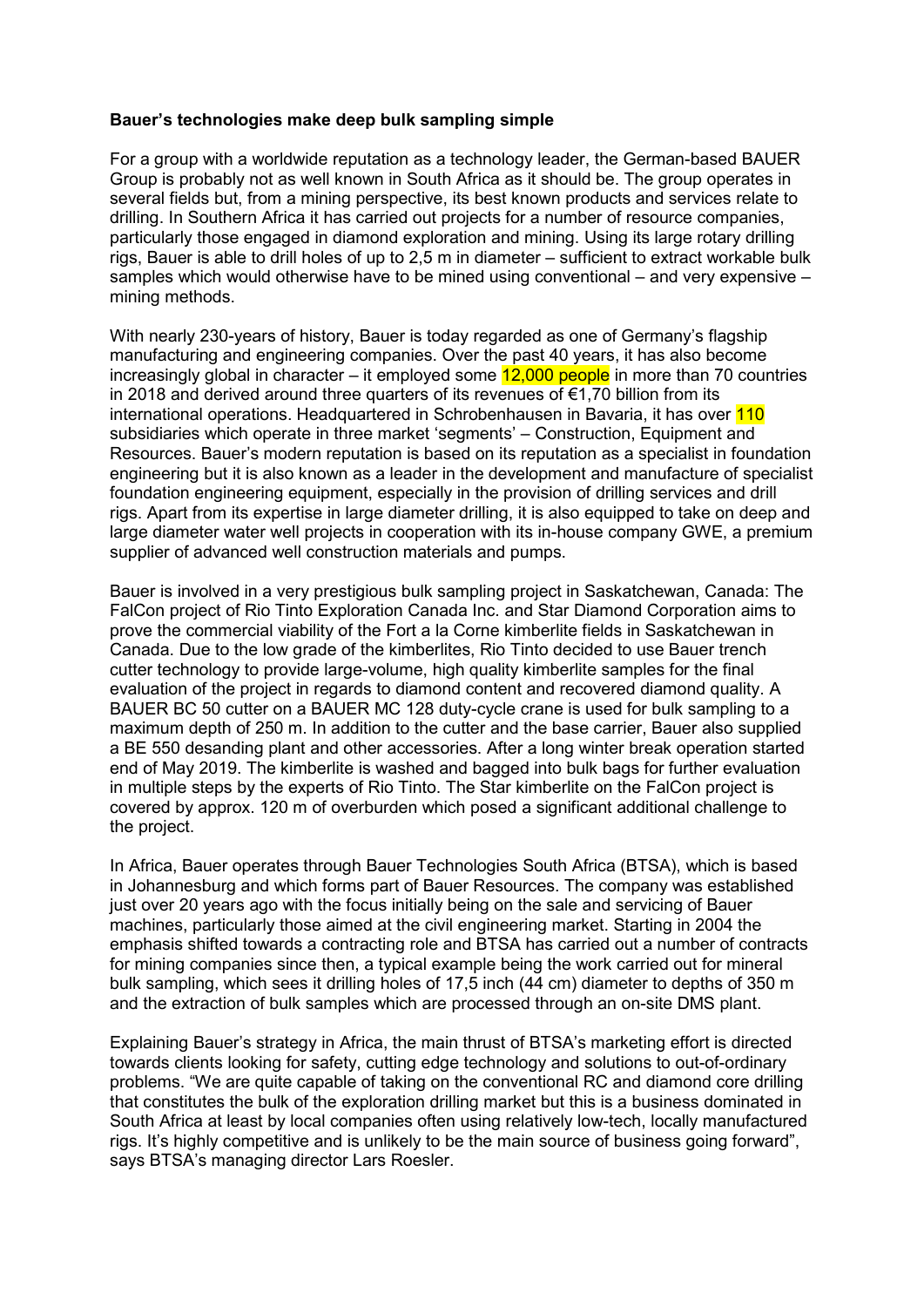Bauer believes it does not compete against other companies so much as against other technologies for mineral exploration or mining services. Bauer sees itself as very much an African player with the establishment of new companies in Botswana, DRC as well as Ghana and Senegal in West, which work closely with the South African operation. In other commodities, the Bauer rigs and technology are deployed at projects to drill large diameter dewatering and monitoring wells up to 700 m deep.

In South Africa, Namibia and Mozambique, the BAUER BG 36C large diameter bucket auger drill rigs are in use to explore mineral deposits and evaluate mine dumps. The rigs, capable of drilling 2,5 m diameter holes to a maximum depth of 70 m, averaged 67 m/day – at one point achieving 115 m in a single day shift.

Others than exploration and sampling solutions, Bauer constructs diaphragm or cut-off wall to support open-pit mining access. These techniques have been used to seal off ore bodies or shafts against underground water ingress and are also applicable for in-site remediation of TSF embankment walls to counter seepage of contaminated process waters or dam failures.

Looking to the future, Bauer sees growth ahead for the African companies in the recovering mining and exploration market. BTSA will continue to diversify with the equipment and technologies being applicable to many other sectors of the mining industry. There is no reason for this trend not to continue.

## **Images: © BAUER Group**



BAUER BG 26 rotary drilling rig